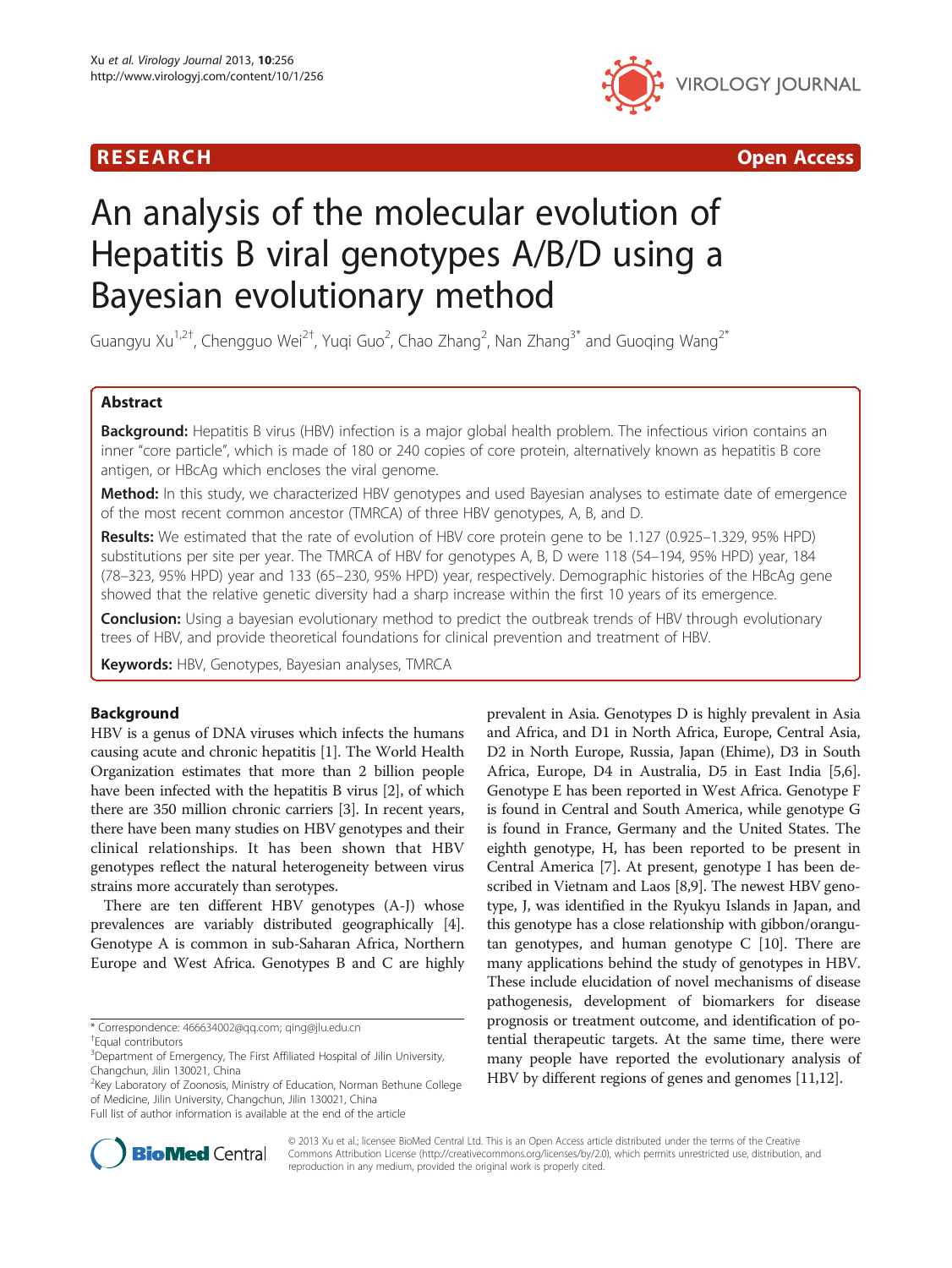<span id="page-1-0"></span>

HBV is characterized by high rates of replication  $(10^{12-13})$ virions/day), and high rates of mutation  $(10^{10-11}$  point mutation/day) which increase the likelihood of the appearance of conserved changes which ultimately can lead to the emergence of new genotypes. The various HBV genotypes are associated with differences in pathogenicity [[5\]](#page-5-0), disease progression [\[13\]](#page-5-0) and responses to antiviral drugs [\[14\]](#page-5-0).

In this article, we carried out genotype classification of HBV according to the HBcAg (core) gene by the Bayesian method to estimate date of emergence of the most recent common ancestor (TMRCA) of three common HBV genotypes. We predicted the outbreak trends of HBV through evolutionary trees of HBV, and provide theoretical foundations for clinical prevention and treatment of HBV.

# Material and methods

## Sequence collection

A total of 580 HBcAg gene sequences from GenBank were downloaded ([www.ncbi.nlm.nih.gov](http://www.ncbi.nlm.nih.gov)), of which 153 had

Table 1 Estimates of the relative substitution rates for the core gene of all three codon positions

| <b>Summary statistic</b>    | CP1.mu | CP <sub>2</sub> .mu | CP3.mu |
|-----------------------------|--------|---------------------|--------|
| Mean                        | 0.506  | 1.539               | 0.953  |
| 95% HPD lower               | 0.448  | 1.458               | 0.881  |
| 95% HPD upper               | 0.567  | 1.618               | 1.030  |
| Effective sample size (ESS) | 12715  | 8705                | 5650   |

known collection dates, genotype and isolate, and country of origin. Samples obtained between 1990 and 2012 were retrieved for analysis (the accession numbers of these sequences are available through biowcg@yahoo.com). These sequences were processed using BioPerl to generate the format required for manipulation by BEAST 1.6 [[15](#page-5-0)]. Sequences were aligned using MEGA5 software [\[16\]](#page-5-0), and edited with the SEAL software (available at [http://tree.bio.](http://tree.bio.ed.ac.uk/software/seal/) [ed.ac.uk/software/seal/](http://tree.bio.ed.ac.uk/software/seal/)). Any missing nucleotides were coded as "missing characters" in the nexus block because BEAST cannot perform the alignments.

# Genotyping analysis

Using the HBV genotype data, the strains were collected using the Markov Chain Monte Carlo method. MCMC together with the information on collection dates, using Bayesian analyses were performed to estimate the time emergence of the most recent common ancestor (TMRCA) [[17\]](#page-5-0). This information led us to make inferences about the oldest, and also the youngest HBV genotypes. The results were summarized using the program TreeAnnotator 1.6.1, and the maximum clade credibility (MCC) tree was constructed. FigTree was used to display the tree.

## Bayesian MCMC evolutionary analyses

After the TMRCA was done with BEAST 1.6, convergence was inspected using Tracer v1.6, with uncertainties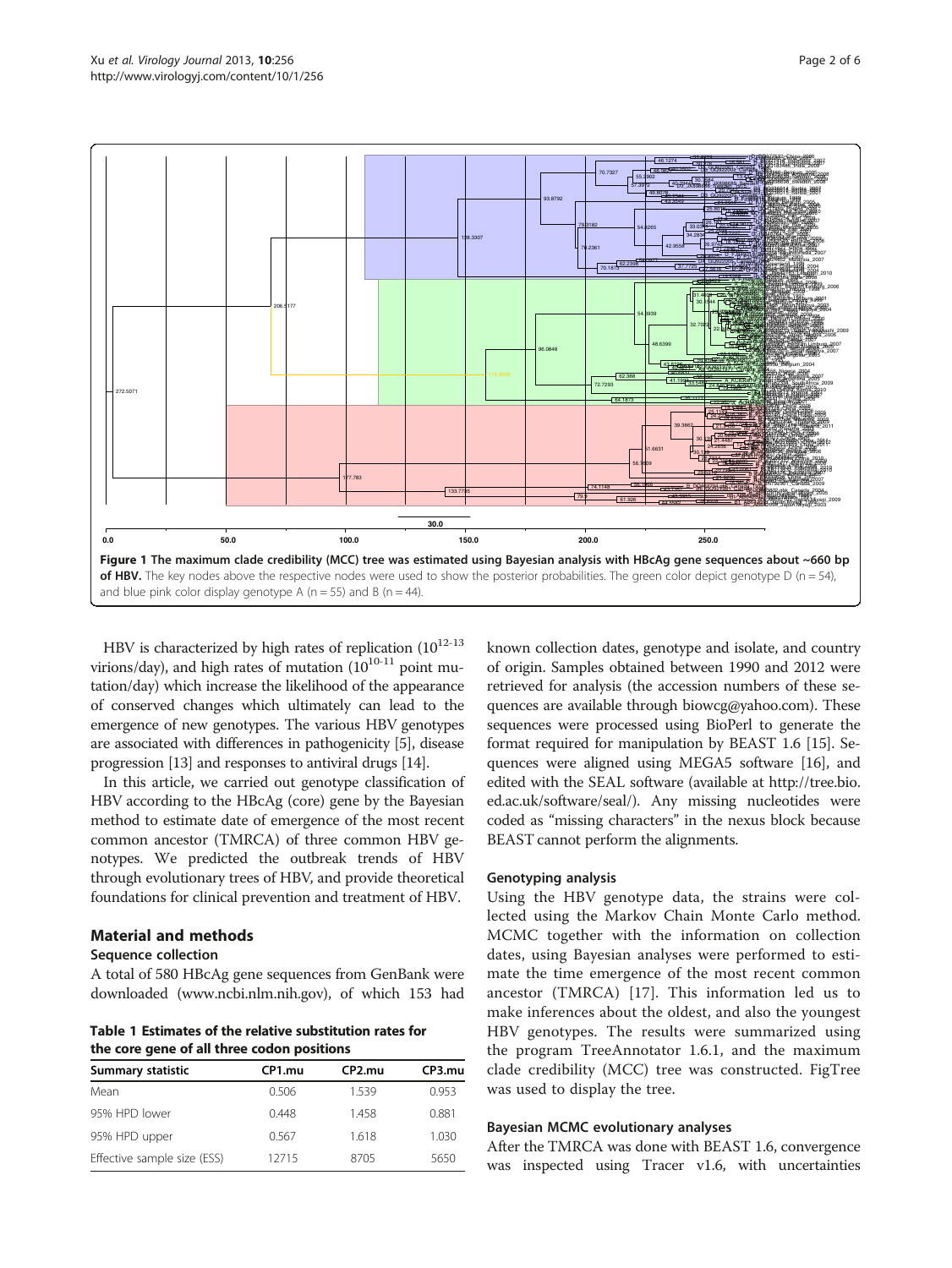<span id="page-2-0"></span>

addressed as 95% HPD intervals. Analyses were performed using the Hasegawa-Kishino-Yano (HKY) nucleotide substitution models, with a gamma-distributed among-site rate variation with four rate categories [[18\]](#page-5-0). We did the Bayesian MCMC analysis for 50 million states, and sampled every 50,000 states. We set a burn-in of 2 million states for the posterior probabilities, and then showed the results using Tracer, version 1.6. We used Bayesian skyline plots to show the relative viral genetic diversity for HBV core protein gene [\[19](#page-5-0)].

# About tMRCA

The most recent common ancestor (MRCA) of any set of organisms is the most recent individual from which all organisms in the group are directly descended. Such time to MRCA (TMRCA) estimates can be given based on DNA test results and established mutation rates as practiced in genetic genealogy, or by reference

to a non-genetic, mathematical model or computer simulation [\[17](#page-5-0)].

# Results and discussion

# Phylogenetic analysis

The most common HBV genotype is C, followed by B. However, most of the available data are on genotypes A, B and D. Therefore, we undertook to study the evolution of HBV by analyzing these three genotypes. A total of 580 HBcAg gene sequences were downloaded from GenBank ([www.ncbi.nlm.nih.gov](http://www.ncbi.nlm.nih.gov)), of which 153 sequences had collection dates between 1990 and 2012. These were used for molecular characterization. We estimated the maximum clade credibility (MCC) tree using a Bayesian analysis of core protein (C) gene sequences with  $~660$  bp of hepatitis B virus strains. The results are shown in Figure [1](#page-1-0). The phylogeny showed that (1) (A/B/D) genotypes were clustered together. The blue color depicts genotype A  $(n = 55)$ , and pink

Table 2 Evolutionary characteristics of HBV genotypes based on the HBcAg gene using the uncorrelated log normal relaxed clock model produced by BEAST

| <b>HBV</b><br>genotype | Location, year   | HBV TMRCA (years; 95% HPD)                  | Emergence<br>time (year) |
|------------------------|------------------|---------------------------------------------|--------------------------|
|                        | reported         | Substitution rate (CR)* 1.127 (0.925-1.329) |                          |
| TMRCA(A)               | Japan, 1988 [20] | 118 (54-194)                                | 1894                     |
| TMRCA (B)              | Japan, 1988 [20] | 184 (78-323)                                | 1828                     |
| TMRCA (D)              | Japan, 1988 [20] | 133 (65-230)                                | 1879                     |

\*Substitution rate are expressed as  $10^{-3}$  substitutions per site per year.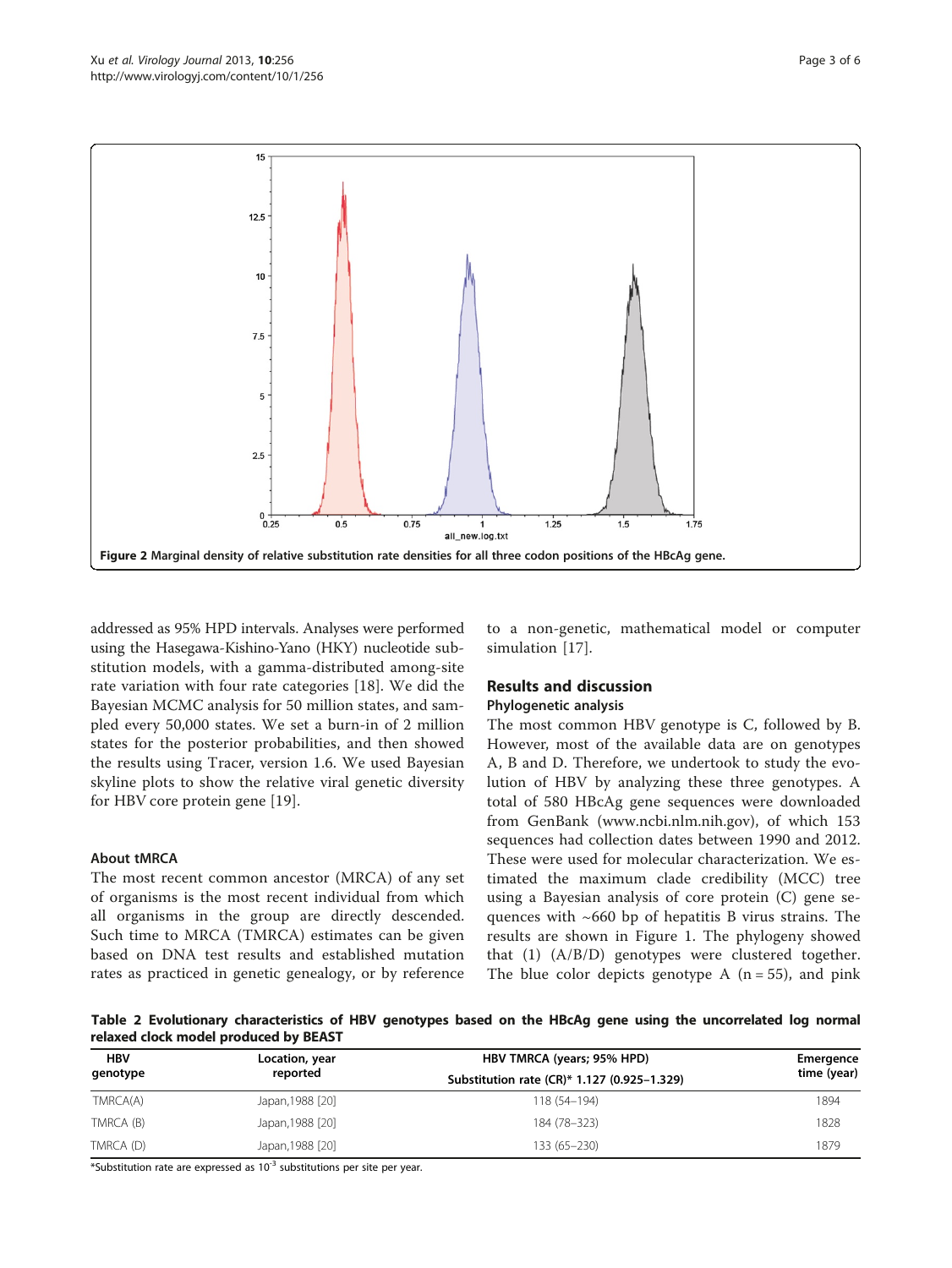<span id="page-3-0"></span>

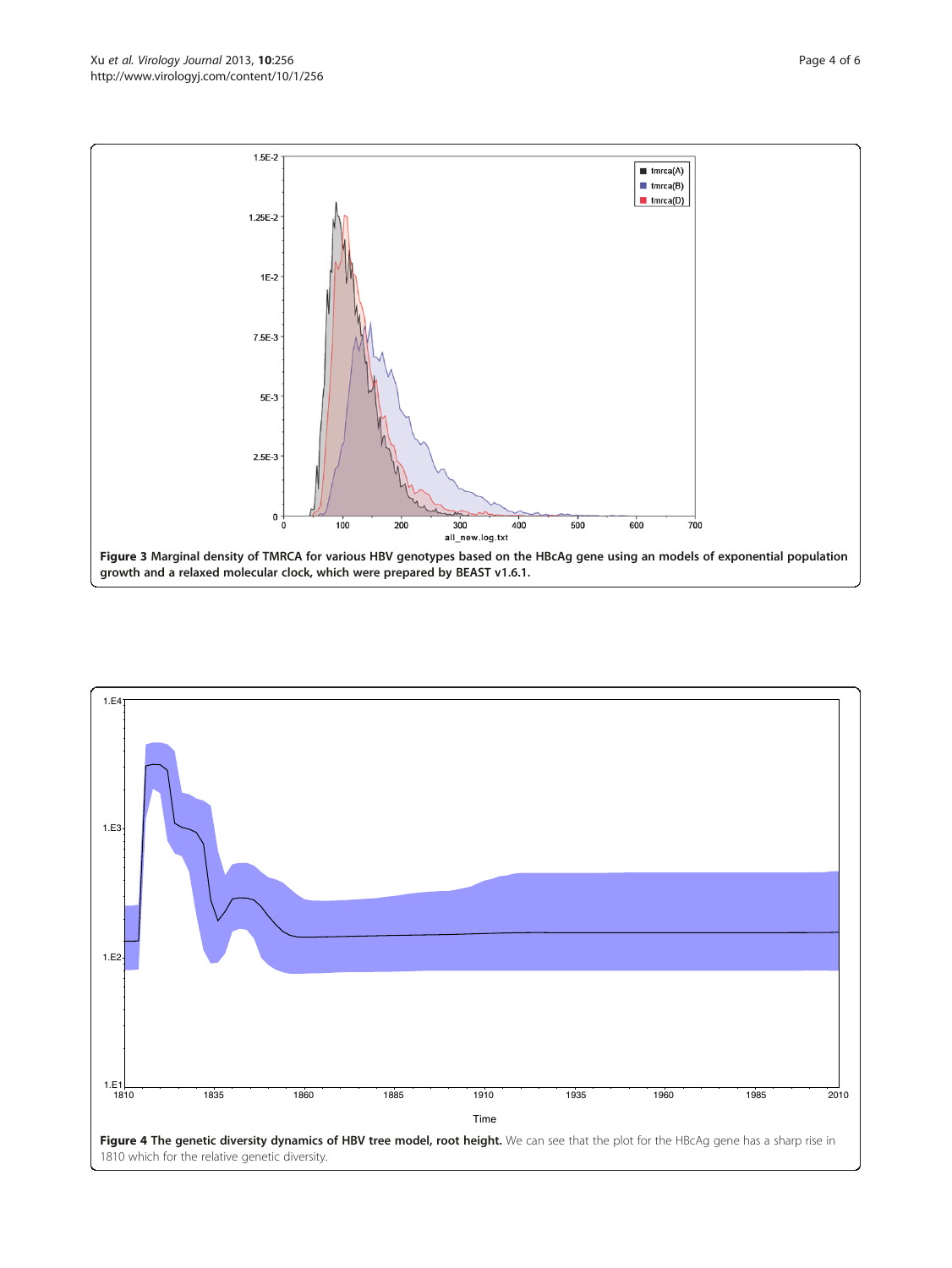and green color display, genotypes  $D(n = 54)$  and B  $(n = 44)$ , respectively; (2) genotypes A and D appeared to have a closer evolutional relationship than genotype B. However, they branched laterally from genotype B at an earlier time point; (3) genotype D also has subtypes. The various genotypes of HBV have differences in terms of levels of replication, and expression of viral markers. In addition, natural variations of HBV may occur in the process of the infection in the host. The accumulation of these variations can result in large changes in genomic nucleotide sequences of HBV, and eventually in the appearance of new genotypes.

# Evolutionary rate, TMRCA of each HBV genotype we collected

To understand the evolution of HBV, we estimated molecular clock phylogenies, evolution rates, and divergence times using the Bayesian MCMC method. All three codon positions of the HBcAg gene had different relative substitution rates (Table [1](#page-1-0) and Figure [2\)](#page-2-0). The mean values of the first, second, and third codon positions were 0.506, 1.539 and 0.953, respectively. Among these codon positions, the relative substitution rates of the second and the third codons were all greater than 1. Because the variance ratio was comparatively large, there was high variability and a high outbreak rate of HBV. At the same time, our analysis showed that the HBcAg gene evolutionary rate was estimated to be 1.127E-3 substitutions/site/year (Table [2](#page-2-0) and Figure [3\)](#page-3-0). The TMRCA of genotypes A, B and D of HBV were 118, 184 and 133, respectively so their corresponding emergence dates were calculated to be 1894, 1828 and 1879. Table [2](#page-2-0) summarizes the dates of initial reports for each genotype included in our analysis. Someone used to calculate the evolutionary rates of HBV by the method of Bayesian algorithm and had found some specific evolutionary areas, these areas may have something to do with the high mutation rates of HBV [\[11\]](#page-5-0). The evolution of HBV was also be studied by the gene of HBsAg, its findings showed that HBV has always had high mutation rate in history [\[12\]](#page-5-0). Our study used different from these two papers. The first one used 108 HBV genomes. They indeed used more genomes in other genotypes except D. We actually download all HBV genomes and HBcAg region sequences and removed the genomes without region annotation. The second paper used HBsAg gene to do the analysis.

## Dynamics of population growth

Bayesian skyline plot analyses was used to investigate the dynamics of HBcAg gene genetic diversity over time (Figure [4](#page-3-0)), by which changes in genetic diversity can be observed as a function of time. There was a very sharp increase in relative genetic diversity (g) for the HBcAg gene in the first 10 years from 1810. The same tendency

was observed for genotypes A, B, D according the maximum clade credibility (MCC) tree as shown in Figure [1.](#page-1-0)

The current study shows that the mutation rates for genotype A/B are much higher than that for genotype D. The reason for this may be that the populations included in these studies were mainly European and American, in which genotype A is predominant. in contrast to the situation in Eastern Asia where B genotype is predominant. In Europe and America, hepatitis B immune globulin (HBIG) is routinely used to block maternal-neonatal transmission [[21](#page-5-0)], prevent HBV re-infection after liver transplantation [\[22\]](#page-5-0), as well as to prevent infection after known acute exposures [\[23](#page-5-0)]. The observed increase in mutation rates could have been due to the effects of antiviral treatment [[24\]](#page-5-0), inoculation of hepatitis B vaccine or hepatitis B immune globulin [[25\]](#page-5-0).

Because the various genotypes of HBV exhibit different pathogenic features, and responses to drug treatment, the study of HBV genotypes has important clinical implications. HBV genotypes (1) can be useful for studies on epidemiology and regional distribution, pathogenicity and genetic variations, as well as emergence of mutational strains in various populations; (2) can suggest routes of transmission. For example, genotype A has been associated with sexual contact, while genotype D has been associated with blood transmission [\[14](#page-5-0)]; (3) the effectiveness of vaccines, particularly with regard to the relationship between genotype and maternal-neonatal transmission; (4) the relationship between genotypes and antiviral efficacy.

## Conclusions

We predicted the dynamic phylogenetic trends, which indicate outbreak trends of HBV, and provide theoretical foundations for clinical prevention and treatment of HBV.

#### Competing interests

The authors declare that they have no competing interests.

#### Authors' contributions

ZN and WGQ conceived the study and designed the experiments. XGY and WCG analyzed the data and wrote the manuscript. GYQ and ZC contributed in data collection. All authors read and approved the final manuscript.

#### Acknowledgements

We would like to extend our special thanks to the two anonymous reviewers for their helpful comments on our manuscript.

#### Author details

<sup>1</sup>Pharmaceutical College, Beihua University, Jilin city, Jilin 132011, China. <sup>2</sup>Key Laboratory of Zoonosis, Ministry of Education, Norman Bethune College of Medicine, Jilin University, Changchun, Jilin 130021, China. <sup>3</sup>Department of Emergency, The First Affiliated Hospital of Jilin University, Changchun, Jilin 130021, China.

Received: 17 April 2013 Accepted: 6 August 2013 Published: 10 August 2013